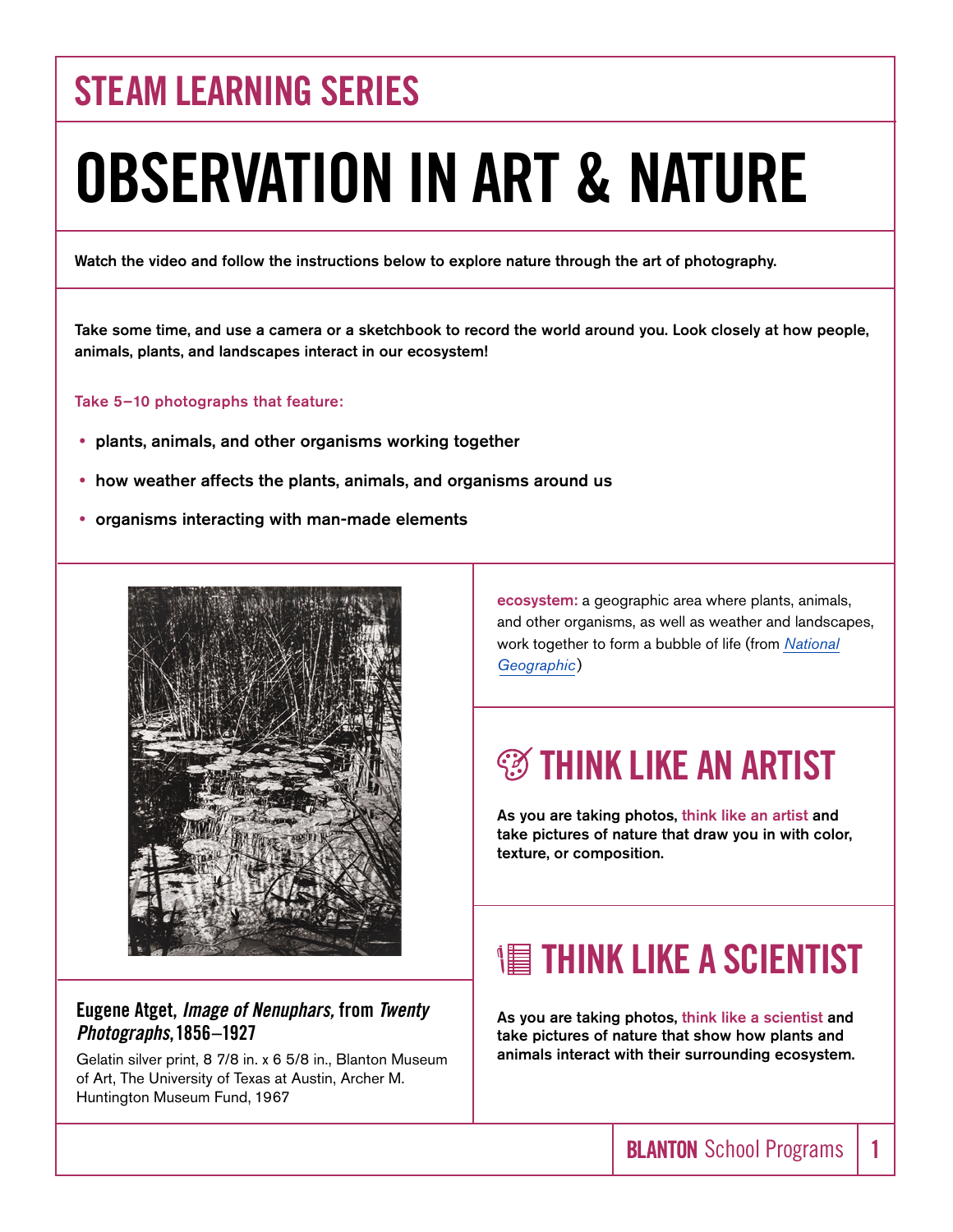## **STEAM LEARNING SERIES**

# **OBSERVATION IN ART & NATURE**

## **<b>THINK LIKE AN ARTIST**

1. Pick your favorite photo of the series you took on your walk and sketch it below. If you have colored pencils or crayons, add color to your sketch. If not, describe the colors and textures you see in your photo.

| 2. Think about your photo as the middle of a story. Sketch the<br>beginning and the end of the story below.                                            |  | 3. In 3-5 sentences, using descriptive<br>language, write the story of your images. |                |
|--------------------------------------------------------------------------------------------------------------------------------------------------------|--|-------------------------------------------------------------------------------------|----------------|
| beginning                                                                                                                                              |  |                                                                                     |                |
|                                                                                                                                                        |  |                                                                                     |                |
|                                                                                                                                                        |  |                                                                                     |                |
|                                                                                                                                                        |  |                                                                                     |                |
| end                                                                                                                                                    |  |                                                                                     |                |
|                                                                                                                                                        |  |                                                                                     |                |
|                                                                                                                                                        |  |                                                                                     |                |
|                                                                                                                                                        |  |                                                                                     |                |
| Tip: Let your sketches be quick and free-flowing; they don't have to be<br>perfect! You're just trying to record your favorite part of the photograph. |  | <b>BLANTON</b> School Programs                                                      | $\overline{2}$ |